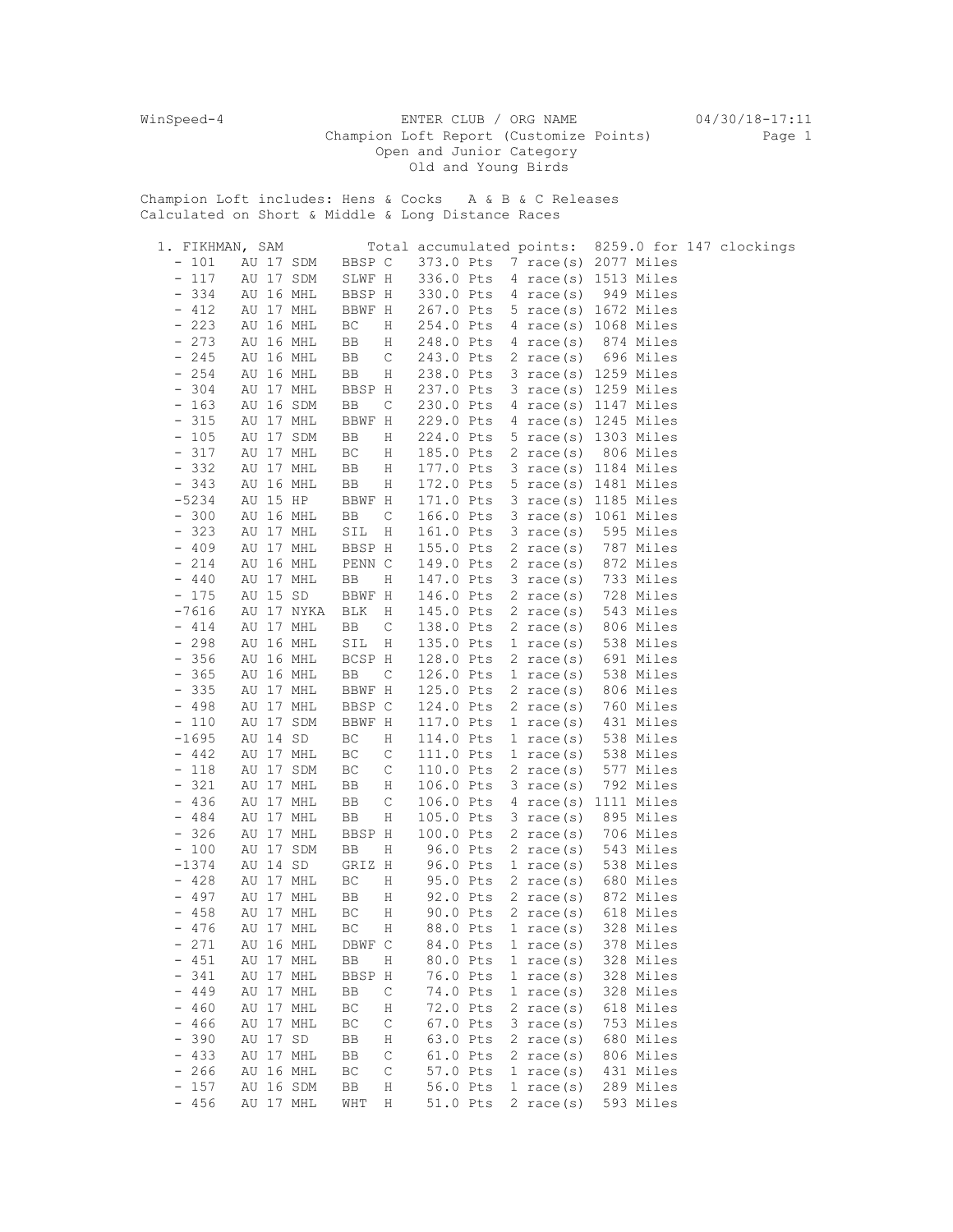| $-455$               | AU 17 MHL              | BCWF H           |             | 50.0 Pts              |           | $1 \text{ race}(s)$                 | 215 Miles              |                                                    |
|----------------------|------------------------|------------------|-------------|-----------------------|-----------|-------------------------------------|------------------------|----------------------------------------------------|
| $-305$               | AU 17 MHL              | BBSP H           |             |                       | 44.0 Pts  | $2 \text{ race}(s)$                 | 404 Miles              |                                                    |
| $-107$               | AU 17 SDM              | ВC               | H           |                       | 34.0 Pts  | $1 \text{ race}(s)$                 | 328 Miles              |                                                    |
| $-319$               | AU 16 MHL              | BB               | H           |                       | 33.0 Pts  | $1 \text{ race}(s)$                 | 494 Miles              |                                                    |
| $-453$               | AU 17 MHL              | BB               | С           |                       | 30.0 Pts  | $1 \text{ race}(s)$                 | 431 Miles              |                                                    |
| $-410$               | AU 17 MHL              | BBSP H           |             | 22.0 Pts              |           | $1 \text{ race}(s)$                 | 189 Miles              |                                                    |
|                      |                        |                  |             |                       |           | CHAMPION LOFT REPORT (WinSpeed - 4) |                        | page 2                                             |
|                      |                        |                  |             |                       |           |                                     |                        |                                                    |
| $-425$               | AU 17 MHL              | SLAT H           |             | 22.0 Pts              |           | $1 \text{ race}(s)$                 | 249 Miles              |                                                    |
| $-459$               | AU 17 MHL              | ВC               | Η           |                       | 21.0 Pts  | $1 \text{ race}(s)$                 | 189 Miles              |                                                    |
| $-240$               | AU 16 MHL              | BBWF H           |             |                       | 20.0 Pts  | 1 race $(s)$                        | 189 Miles              |                                                    |
| $-114$               | AU 17 SDM              | BB               | С           |                       | 18.0 Pts  | $1 \text{ race}(s)$                 | 157 Miles              |                                                    |
| $-320$               | AU 16 MHL              | BBWF C           |             |                       | 15.0 Pts  | $1 \text{ race}(s)$                 | 157 Miles              |                                                    |
| $-316$               | AU 17 MHL              | BB               | C           |                       | 14.0 Pts  | $1 \text{ race}(s)$                 | 328 Miles              |                                                    |
| $-265$               | AU 16 MHL              | ВC               | Η           | 10.0 Pts              |           | $1 \text{ race}(s)$                 | 189 Miles              |                                                    |
|                      |                        |                  |             |                       |           |                                     |                        |                                                    |
| 2. MESOPOTAMIA LOFT  |                        |                  |             |                       |           |                                     |                        | Total accumulated points: 6815.0 for 106 clockings |
| $-5343$              | AU 17 VITA             | ВC               | Η           |                       |           | 553.0 Pts 7 race(s) 1977 Miles      |                        |                                                    |
| -5397                | AU 17 VITA             | DC               | Η           | 435.0 Pts             |           | 5 race(s) 2134 Miles                |                        |                                                    |
| $-5388$              | AU 17 VITA             | ВC               | H           | 352.0 Pts             |           | 4 race(s) 1844 Miles                |                        |                                                    |
| $-5372$              | AU 17 VITA             | $_{\mathrm{DC}}$ | H           | 330.0 Pts             |           | 5 race(s) 2043 Miles                |                        |                                                    |
| $-83927$             | AU 17 ARPU             | BB               | С           | 330.0 Pts             |           | 4 race(s) 1241 Miles                |                        |                                                    |
| $-243$               | AU 17 SDM              | BB               | Η           | 316.0 Pts             |           | 4 race(s) 1429 Miles                |                        |                                                    |
| $-5344$              | AU 17 VITA             | BB               | Η           | 306.0 Pts             |           | 4 race(s) 1241 Miles                |                        |                                                    |
| $-83929$             | AU 17 ARPU             | DC               | Η           | 284.0 Pts             |           | 4 race(s)                           | 913 Miles              |                                                    |
| $-5338$              | AU 17 VITA             | BB               | Η           | 238.0 Pts             |           | 5 race(s) $1345$ Miles              |                        |                                                    |
| $-83937$             | AU 17 ARPU             | DC               | Η           | 235.0 Pts             |           | 3 race(s) 809 Miles                 |                        |                                                    |
| $-276$               | AU 16 MESO             | BB               | $\mathsf C$ | 228.0 Pts             |           | 2 race $(s)$                        | 811 Miles              |                                                    |
| $-40678$             | AU 17 AA               | ВB               | Η           | 212.0 Pts             |           | 4 race(s) 1300 Miles                |                        |                                                    |
| $-36501$             | AU 15 AA               | ВC               | С           | 199.0 Pts             |           | $3 \text{ race}(s)$                 | 938 Miles              |                                                    |
| $-83907$             | AU 17 ARPU             | BB               | Η           | 199.0 Pts             |           | 3 race(s)                           | 809 Miles              |                                                    |
| $-103251$ AU 16 ARPU |                        | BB               | С           | 193.0 Pts             |           | 4 race(s)                           | 926 Miles              |                                                    |
| $-40700$             | AU 17 AA               | SIL              | Η           | 184.0 Pts             |           | 3 race(s)                           | 919 Miles              |                                                    |
| $-83925$             | AU 17 ARPU             | DC               | Η           | 181.0 Pts             |           | 4 race(s) 1426 Miles                |                        |                                                    |
| $-5360$              | AU 17 VITA             | ВC               | Η           | 170.0 Pts             |           | 2 race(s)                           | 348 Miles              |                                                    |
| $-394$               | AU 17 MESO             | ВC               | С           | 168.0 Pts             |           | 3 race(s) 1175 Miles                |                        |                                                    |
| 4<br>$\sim$          | AU 16 BIG              | BB               | Η           | 165.0 Pts             |           | $2 \text{ race}(s)$                 | 811 Miles              |                                                    |
| $-404$               | AU 17 MESO             | ВC               | Η           | 162.0 Pts             |           | 2 race(s)                           | 407 Miles              |                                                    |
| $-83914$             | AU 17 ARPU             | BB               | H           | 159.0 Pts             |           | 3 race(s)                           | 868 Miles              |                                                    |
| $-245$               | AU 17 SDM              | ВC               | С           | 152.0 Pts             |           | $2 \text{ race}(s)$                 | 619 Miles              |                                                    |
| $-286$               | AU 16 MESO             | $_{\mathrm{DC}}$ | Η           | 146.0 Pts             |           | 2 race $(s)$                        | 448 Miles              |                                                    |
| $-40682$             | AU 17 AA               | ВB               | Η           | 144.0 Pts             |           | $1 \text{ race}(s)$                 | 158 Miles              |                                                    |
| $-346$               | AU 17 MESO             | BB               | С           | 129.0 Pts             |           | $1 \text{ race}(s)$                 | 158 Miles              |                                                    |
| $-3591$              | AU 16 VITA             | BB               | Η           | 129.0 Pts             |           | 2 race $(s)$                        | 506 Miles              |                                                    |
| $-375$<br>$-83939$   | AU 17 MESO             | DCWF C           |             | 120.0 Pts             |           | 2 race $(s)$                        | 761 Miles<br>971 Miles |                                                    |
|                      | AU 17 ARPU             | BB               | С           | 113.0 Pts<br>74.0 Pts |           | $3 \text{ race}(s)$                 |                        |                                                    |
| $-40701$<br>$-130$   | AU 17 AA<br>AU 16 SDM  | BB               | С           |                       |           | 2 race $(s)$<br>$1 \text{ race}(s)$ | 406 Miles<br>290 Miles |                                                    |
| $-5361$              | AU 17 VITA             | DC<br>BB         | Η<br>Η      | 54.0 Pts<br>39.0 Pts  |           | $3 \text{ race(s)}$                 | 1124 Miles             |                                                    |
|                      |                        |                  |             | 38.0 Pts              |           |                                     |                        |                                                    |
| $-489$<br>$-83924$   | AU 16 SD<br>AU 17 ARPU | BB<br>ВC         | Η<br>Η      | 29.0 Pts              |           | 2 race $(s)$<br>$1 \text{ race}(s)$ | 811 Miles<br>216 Miles |                                                    |
| -5377                | AU 17 VITA             | BB               | С           | 28.0 Pts              |           | 1 race $(s)$                        | 329 Miles              |                                                    |
| $-5327$              | AU 17 VITA             | RB               | Η           |                       | $9.0$ Pts | 1 race $(s)$                        | 158 Miles              |                                                    |
| $-40681$             | AU 17 AA               | ВC               | H           |                       | $6.0$ Pts | 1 race $(s)$                        | 432 Miles              |                                                    |
| $-5395$              | AU 17 VITA             | BB               | H           |                       | $6.0$ Pts | $1 \text{ race}(s)$                 | 158 Miles              |                                                    |
|                      |                        |                  |             |                       |           |                                     |                        |                                                    |
| 3. KURD LOFT         |                        |                  |             |                       |           | Total accumulated points:           | 4488.0 for             | 76 clockings                                       |
| $-790$               | AU 15 SD               | BBSP H           |             | 293.0 Pts             |           | 4 race(s) 1530 Miles                |                        |                                                    |
| $-206$               | AU 17 SDM              | BB               | Η           | 271.0 Pts             |           | 3 race(s) 1240 Miles                |                        |                                                    |
| $-454$               | AU 17 SD               | DCSP C           |             | 238.0 Pts             |           | $2 \text{ race}(s)$                 | 808 Miles              |                                                    |
| $-102273$ AU 16 ARPU |                        | BB               | Η           | 225.0 Pts             |           | 3 race(s) 1137 Miles                |                        |                                                    |
| $-188$               | AU 16 SD               | BB               | Η           | 195.0 Pts             |           | 3 race(s) 1024 Miles                |                        |                                                    |
| $-1150$              | AU 16 SD               | ВC               | Η           | 190.0 Pts             |           | 4 race(s) 1159 Miles                |                        |                                                    |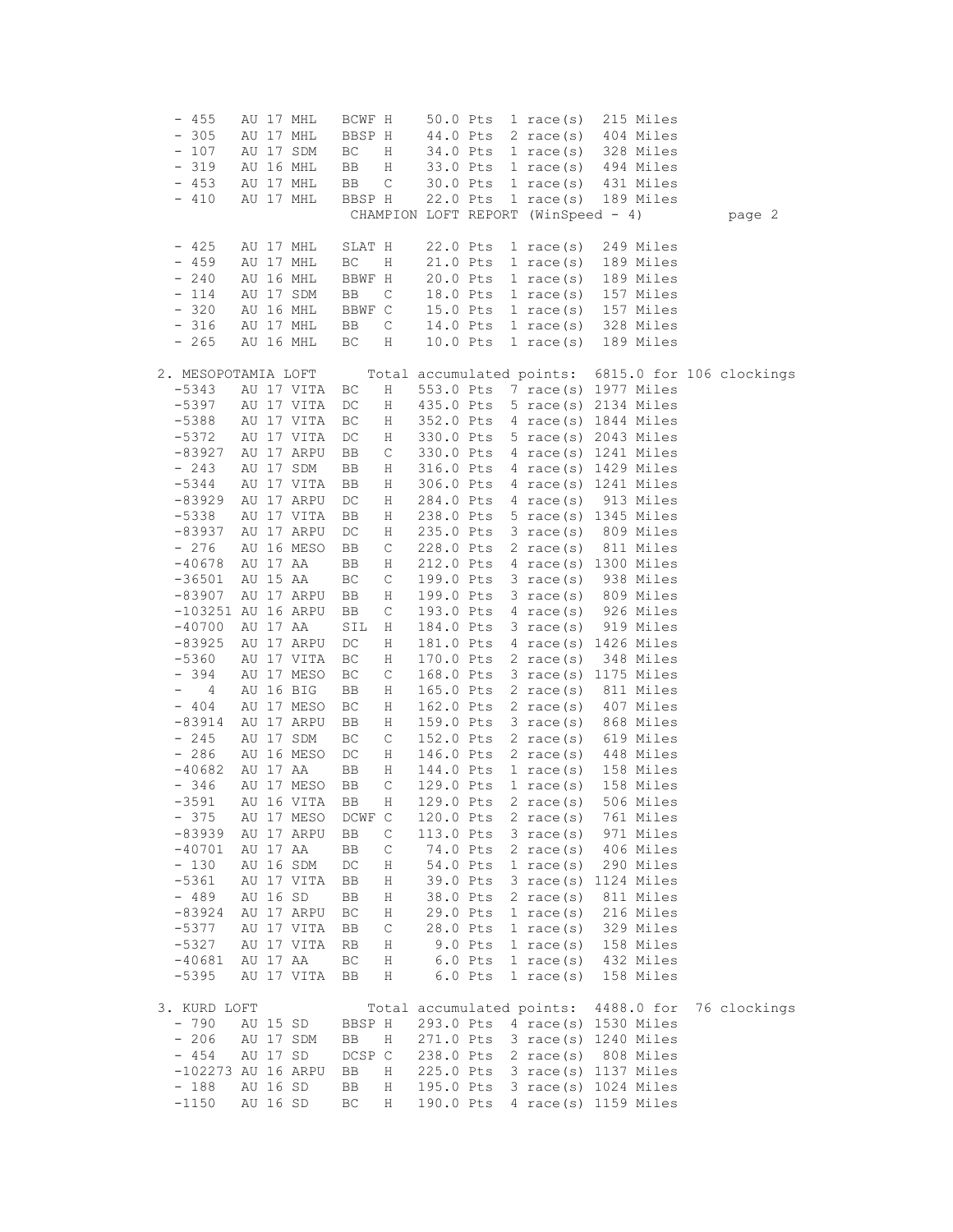| $-210$                          |          |                      | AU 17 SDM              | ВB                  | Η            | 166.0 Pts              |  | $2 \text{ race}(s)$                        | 808 Miles                              |              |
|---------------------------------|----------|----------------------|------------------------|---------------------|--------------|------------------------|--|--------------------------------------------|----------------------------------------|--------------|
| 502<br>-                        |          | AU 17 SD             |                        | BBWF H              |              | 166.0 Pts              |  | $2 \text{ race}(s)$                        | 472 Miles                              |              |
| $-416$                          |          | AU 17 SD             |                        | ВB                  | Η            | 146.0 Pts              |  | $2 \text{ race}(s)$                        | 746 Miles                              |              |
| 731<br>$\qquad \qquad -$        |          | AU 15 SD             |                        | ВB                  | Η            | 144.0 Pts              |  | $1 \text{ race}(s)$                        | 539 Miles                              |              |
| $-211$                          |          |                      | AU 17 SDM              | ВB                  | Η            | 141.0 Pts              |  | $2 \text{ race}(s)$                        | 808 Miles                              |              |
| $-992$                          |          | AU 15 SD             |                        | ВB                  | С            | 129.0 Pts              |  | $1 \text{ race}(s)$                        | 539 Miles                              |              |
| $-102274$ AU 16 ARPU            |          |                      |                        | SLT                 | Η            | 122.0 Pts              |  | $2 \text{ race}(s)$                        | 808 Miles                              |              |
| $-1997$                         |          | AU 15 SD             |                        | BB                  | Η            | 112.0 Pts              |  | $3 \text{ race}(s)$                        | 972 Miles                              |              |
| $-158$                          |          | AU 16 SD             |                        | BBSP H              |              | 108.0 Pts              |  | $1 \text{ race}(s)$                        | 539 Miles                              |              |
| $-407$                          |          | AU 17 SD             |                        | ВB                  | С            | 106.0 Pts              |  | 2 race $(s)$                               | 808 Miles                              |              |
| $4\,2$<br>-                     |          | AU 16 SD             |                        | BBWF H              |              | 99.0 Pts               |  | $2 \text{ race}(s)$                        | 487 Miles                              |              |
|                                 |          |                      |                        |                     |              |                        |  | CHAMPION LOFT REPORT (WinSpeed - 4)        |                                        | page 3       |
|                                 |          |                      |                        |                     |              |                        |  |                                            |                                        |              |
| 29                              |          | AU 16 SD             |                        | BB                  | $\rm H$      | 94.0 Pts               |  | 1 race $(s)$                               | 379 Miles                              |              |
| 47<br>—                         |          |                      | AU 17 SDM              | BBWF H              |              | 92.0 Pts               |  | $1 \text{ race}(s)$                        | 313 Miles                              |              |
| 273<br>$\qquad \qquad -$        |          |                      | AU 16 SDM              | BBPD H              |              | 90.0 Pts               |  | $1 \text{ race}(s)$                        | 158 Miles                              |              |
| 440<br>$\qquad \qquad =$        |          | AU 17 SD             |                        | BBWF H              |              | 90.0 Pts               |  | $1 \text{ race}(s)$                        | 313 Miles                              |              |
| $-598$                          |          | AU 17 SD             |                        | ВB                  | Η            | 88.0 Pts               |  | $1 \text{ race}(s)$                        | 313 Miles                              |              |
| $-521$                          |          | AU 17 SD             |                        | $\operatorname{BC}$ | Η            | 86.0 Pts               |  | 1 race(s)                                  | 313 Miles                              |              |
| -102272 AU 16 ARPU              |          |                      |                        | BBWF H              |              | 84.0 Pts               |  | $1 \text{ race}(s)$                        | 313 Miles                              |              |
| $-426$                          | AU 17 SD |                      |                        | BBWF C              |              | 83.0 Pts               |  | 2 race(s)                                  | 808 Miles                              |              |
| $-815$                          |          | AU 15 SD             |                        | ВB                  | Η            | 78.0 Pts               |  | 1 race(s)                                  | 432 Miles                              |              |
| $-296$                          |          | AU 17 SD             |                        | BBSP H              |              | 74.0 Pts               |  | $2 \text{ race}(s)$                        | 642 Miles                              |              |
| 593<br>$-$                      | AU 17 SD |                      |                        | BB                  | Η            | 74.0 Pts               |  | $1 \text{ race}(s)$                        | 313 Miles                              |              |
| $-533$                          |          | AU 17 SD             |                        | ВB                  | Η            | 64.0 Pts               |  | $1 \text{ race}(s)$                        | 379 Miles                              |              |
| 56                              |          | AU 16 SD             |                        | ВB                  | Η            | 60.0 Pts               |  | 2 race(s)                                  | 540 Miles                              |              |
| 11<br>—                         |          | AU 16 SD             |                        | ВB                  | Η            | 52.0 Pts               |  | $1 \text{ race}(s)$                        | 313 Miles                              |              |
| 129<br>$\overline{\phantom{a}}$ |          | AU 16 SD             |                        | ВC                  | С            | 48.0 Pts               |  | $1 \text{ race}(s)$                        | 379 Miles                              |              |
| $-204$                          |          |                      | AU 17 SDM              | ВB                  | С            | 46.0 Pts               |  | 1 race(s)                                  | 329 Miles                              |              |
| $-205$                          |          |                      | AU 17 SDM              | DC                  | С            | 46.0 Pts               |  | $1 \text{ race}(s)$                        | 313 Miles                              |              |
| $-506$                          |          | AU 17 SD             |                        | ВB                  | H            | 44.0 Pts               |  | $1 \text{ race}(s)$                        | 329 Miles                              |              |
| 13                              |          | AU 16 SD             |                        | ВB                  | Η            | 38.0 Pts               |  | 2 race(s)                                  | 619 Miles                              |              |
| $-102271$ AU 16 ARPU            |          |                      |                        | BB                  | Η            | 38.0 Pts               |  | $1 \text{ race}(s)$                        | 290 Miles                              |              |
| $-125$                          |          | AU 16 SD             |                        | DC                  | $\mathsf C$  | 37.0 Pts               |  | $2 \text{ race}(s)$                        | 466 Miles                              |              |
| $-445$                          |          | AU 17 SD             |                        | ВB                  | Η            | 32.0 Pts               |  | 1 race(s)                                  | 313 Miles                              |              |
| $-185$                          |          | AU 16 SD             |                        | BB                  | Η            | 30.0 Pts               |  | $1 \text{ race}(s)$                        | 313 Miles                              |              |
| 83<br><sup>-</sup>              |          | AU 16 SD             |                        | $\operatorname{BC}$ | Η            | 29.0 Pts               |  | 2 race(s)                                  | 579 Miles                              |              |
| 162<br>$\overline{\phantom{a}}$ |          | AU 16 SD             |                        | BCSP H              |              | 28.0 Pts               |  | $1 \text{ race}(s)$                        | 379 Miles                              |              |
| $-579$                          |          | AU 17 SD             |                        | BBSP H              |              | 24.0 Pts               |  | 1 race(s)                                  | 313 Miles                              |              |
| $-893$                          |          | AU 15 SD             |                        | ВB                  | С            | 22.0 Pts               |  | $1 \text{ race}(s)$                        | 313 Miles                              |              |
| 538                             |          | AU 17 SD             |                        | DC                  | Η            | 18.0 Pts               |  | $1 \text{ race}(s)$                        | 313 Miles                              |              |
| $-876$                          |          | AU 15 SD             |                        | ВB                  | Η            | 18.0 Pts               |  | $1 \text{ race}(s)$                        | 250 Miles                              |              |
| $-460$                          |          | AU 17 SD             |                        | BCSP H              |              | 16.0 Pts               |  | $1 \text{ race}(s)$                        | 313 Miles                              |              |
| $-589$                          |          | AU 17 SD             |                        | BB                  | Η            | 14.0 Pts               |  | $1 \text{ race}(s)$                        | 313 Miles                              |              |
|                                 |          |                      |                        |                     |              |                        |  |                                            | Total accumulated points: 3244.0 for   |              |
| 4. VAN GRUEN LOFT<br>$-1803$    | AU 17 VG |                      |                        | BB                  | $\, {\rm H}$ | 262.0 Pts              |  |                                            | $6 \text{ race(s)} 1464 \text{ Miles}$ | 76 clockings |
|                                 |          |                      |                        |                     |              | 235.0 Pts              |  |                                            | $5$ race(s) 1463 Miles                 |              |
| $-716$                          |          | AU 16 VG             |                        | BB                  | Η            |                        |  |                                            |                                        |              |
| $-101468$ AU 16 ARPU            |          |                      |                        | BBSP C              |              | 194.0 Pts              |  |                                            | 5 race(s) 1168 Miles                   |              |
| 86<br>$-$<br>$\bar{ }$<br>27    |          |                      | AU 16 SDM<br>AU 17 SDM | BBSP C              |              | 180.0 Pts              |  | $2 \text{ race}(s)$                        | 663 Miles<br>966 Miles                 |              |
| $-771$                          |          | AU 16 VG             |                        | SLSP H              | Η            | 172.0 Pts              |  | $4 \text{ race}(s)$                        |                                        |              |
| $-101469$ AU 16 ARPU            |          |                      |                        | BB<br>BBWF C        |              | 167.0 Pts<br>157.0 Pts |  | $4 \text{ race}(s)$<br>$3 \text{ race}(s)$ | 908 Miles<br>580 Miles                 |              |
|                                 |          |                      |                        |                     |              |                        |  |                                            |                                        |              |
| 13<br>$ \,$<br>$-1777$          |          | AU 17 VG             | AU 17 SDM              | SIL                 | Η            | 138.0 Pts              |  | 4 race $(s)$                               | 1105 Miles<br>742 Miles                |              |
| $-1755$                         |          |                      |                        | BCSP H              |              | 131.0 Pts              |  | $3 \text{ race}(s)$                        | 384 Miles                              |              |
| $-1823$                         |          | AU 17 VG<br>AU 17 VG |                        | $_{\rm BB}$<br>BB   | Η<br>Η       | 124.0 Pts<br>122.0 Pts |  | $2 \text{ race}(s)$<br>$4 \text{ race}(s)$ | 908 Miles                              |              |
| $-1845$                         |          | AU 17 VG             |                        | BB                  | Η            | 122.0 Pts              |  | 2 race $(s)$                               | 614 Miles                              |              |
| $-664$                          |          |                      | AU 16 VG               | ВC                  | Η            | 107.0 Pts              |  | $3 \text{ race}(s)$                        | 692 Miles                              |              |
| $-1730$                         |          |                      | AU 17 VG               | <b>RED</b>          | $\mathsf C$  | 105.0 Pts              |  | 1 race $(s)$                               | 163 Miles                              |              |
| $-1203$                         |          |                      | AU 15 SD               | $\texttt{WHT}{}$    | Η            | 99.0 Pts               |  | 1 race $(s)$                               | 163 Miles                              |              |
| $-385$                          |          |                      | AU 17 SPO              | $\operatorname{BC}$ | Η            | 93.0 Pts               |  | $2 \text{ race}(s)$                        | 550 Miles                              |              |
| $-1849$                         |          | AU 17 VG             |                        | BCSP C              |              | 58.0 Pts               |  | $2 \text{ race}(s)$                        | 416 Miles                              |              |
|                                 |          |                      |                        |                     |              |                        |  |                                            |                                        |              |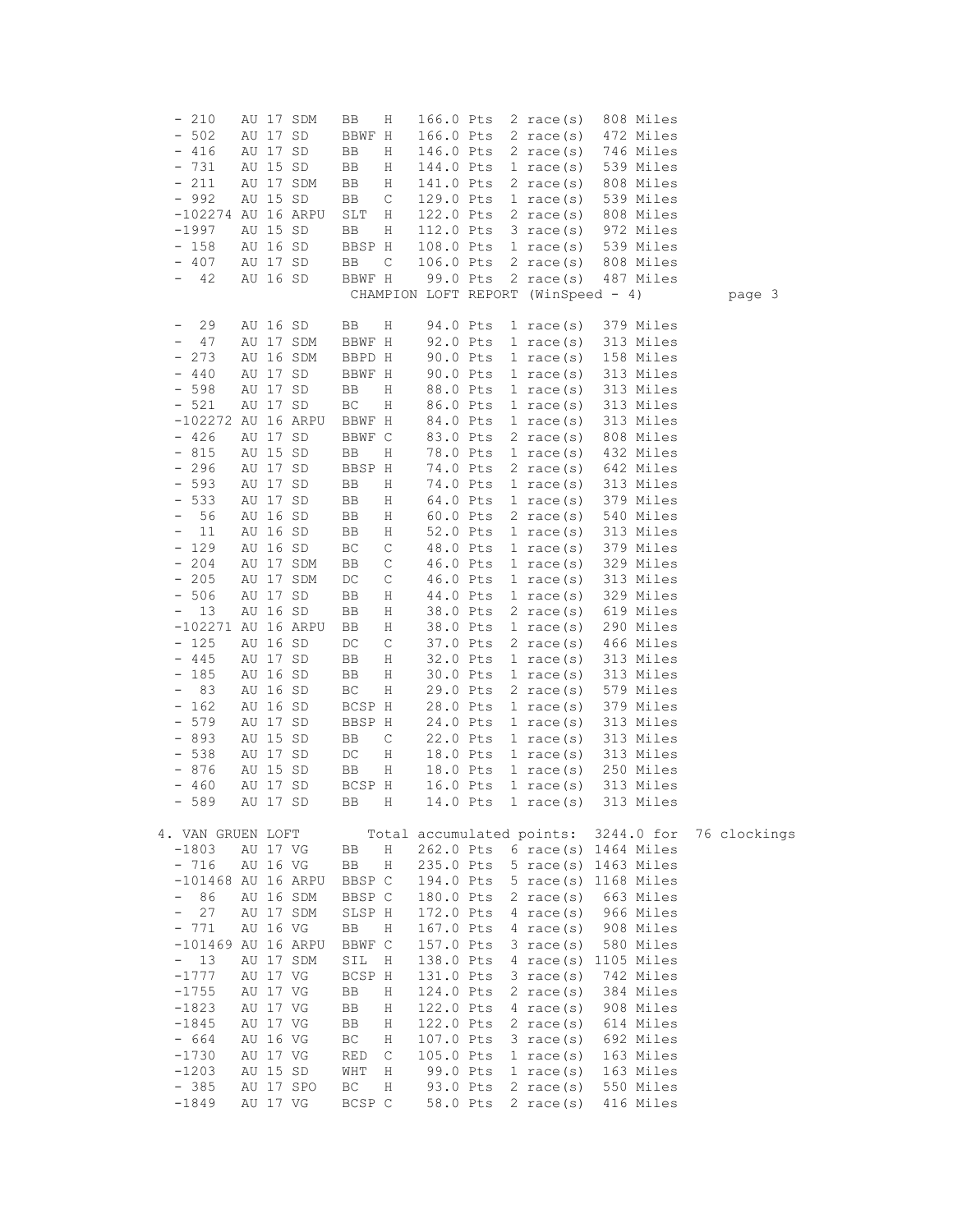|                          | 19                      |          | AU 17 AH |            | BB       | Η           | 57.0 Pts  |           | $1 \text{ race}(s)$                 | 163 Miles               |              |
|--------------------------|-------------------------|----------|----------|------------|----------|-------------|-----------|-----------|-------------------------------------|-------------------------|--------------|
|                          | $-1839$                 |          | AU 17 VG |            | SIL      | Η           | 57.0 Pts  |           | 2 race $(s)$                        | 754 Miles               |              |
| $-$                      | 15                      | AU 15 AH |          |            | BB       | Η           | 54.0 Pts  |           | 1 race $(s)$                        | 163 Miles               |              |
|                          | $-1797$                 | AU 17 VG |          |            | BB       | Η           | 51.0 Pts  |           | $1 \text{ race}(s)$                 | 163 Miles               |              |
|                          | $-288$                  | AU 17 SD |          |            | BBWF H   |             | 48.0 Pts  |           | $1 \text{ race}(s)$                 | 318 Miles               |              |
|                          | $-742$                  | AU 16 VG |          |            | SIL      | Η           | 48.0 Pts  |           | 1 race $(s)$                        | 437 Miles               |              |
| $\overline{\phantom{a}}$ | 37                      | AU 17 AH |          |            | GRIZ H   |             | 42.0 Pts  |           | 1 race $(s)$                        | 437 Miles               |              |
|                          | $-1739$                 | AU 17 VG |          |            | SLSP H   |             | 42.0 Pts  |           | $1 \text{ race}(s)$                 | 295 Miles               |              |
| $\overline{\phantom{0}}$ | 24                      |          |          | AU 17 SDM  | ВC       | Η           | 36.0 Pts  |           | $1 \text{ race}(s)$                 | 384 Miles               |              |
|                          | $-1754$                 | AU 17 VG |          |            | BB       | Η           | 36.0 Pts  |           | 1 race(s)                           | 163 Miles               |              |
|                          | $-1788$                 | AU 17 VG |          |            | WHT      | Η           | 36.0 Pts  |           | $1 \text{ race}(s)$                 | 318 Miles               |              |
|                          | $-1206$                 | AU 15 SD |          |            | SIL      | $\mathsf C$ | 35.0 Pts  |           | $1 \text{ race}(s)$                 | 255 Miles               |              |
|                          | $-199$                  |          |          | AU 17 SDM  | BB       | С           | 34.0 Pts  |           | $1 \text{ race}(s)$                 | 221 Miles               |              |
|                          | $-1828$                 | AU 17 VG |          |            | BB       | Η           | 34.0 Pts  |           | $1 \text{ race}(s)$                 | 255 Miles               |              |
|                          | $-1846$                 | AU 17 VG |          |            | BB       | C           | 29.0 Pts  |           | 1 race(s) 195 Miles                 |                         |              |
|                          | $-1833$                 |          | AU 17 VG |            | BB       | Η           | 27.0 Pts  |           | $1 \text{ race(s)}$                 | 195 Miles               |              |
|                          |                         |          |          |            |          |             |           |           | CHAMPION LOFT REPORT (WinSpeed - 4) |                         | page 4       |
|                          |                         |          |          |            |          |             |           |           |                                     |                         |              |
|                          | $-197$                  |          |          | AU 17 SDM  | BB       | Η           | 26.0 Pts  |           | 1 race(s)                           | 221 Miles               |              |
|                          | $-1815$                 | AU 17 VG |          |            | BBSP C   |             | 24.0 Pts  |           | 1 race $(s)$                        | 195 Miles               |              |
|                          | $-2492$                 | AU 17 LB |          |            | BBSP H   |             | 24.0 Pts  |           | $1 \text{ race}(s)$                 | 384 Miles               |              |
|                          | $-1737$                 | AU 17 VG |          |            | BB       | Η           | 18.0 Pts  |           | $1 \text{ race}(s)$                 | 195 Miles               |              |
|                          | $-1818$                 | AU 17 VG |          |            | BB       | С           | 15.0 Pts  |           | $1 \text{ race}(s)$                 | 221 Miles               |              |
|                          | $-1759$                 | AU 17 VG |          |            | GRIZ C   |             |           | 5.0 Pts   | $1 \text{ race}(s)$                 | 195 Miles               |              |
|                          |                         |          |          |            |          |             |           |           |                                     |                         |              |
|                          | 5. MILESTONE LOFT       |          |          |            |          |             |           |           | Total accumulated points:           | 1462.0 for              | 21 clockings |
|                          | $-271$                  | AU 16 SD |          |            | BB       | Η           |           |           | 225.0 Pts 2 race(s) 1036 Miles      |                         |              |
|                          | $-1530$                 | AU 17 SD |          |            | DC       | Η           | 165.0 Pts |           | 2 race(s) 929 Miles                 |                         |              |
|                          | $-429$                  | AU 15 SD |          |            | BB       | Η           | 150.0 Pts |           | $1 \text{ race}(s)$                 | 433 Miles               |              |
|                          | $-167$                  |          |          | AU 17 SDM  | BB       | Η           | 144.0 Pts |           | 1 race $(s)$                        | 433 Miles               |              |
|                          | $-25740$                |          |          | AU 15 JEDD | ВC       | Η           | 138.0 Pts |           | $1 \text{ race}(s)$                 | 495 Miles               |              |
|                          | $-176$                  |          |          | AU 17 SDM  | BB       | С           | 132.0 Pts |           | $1 \text{ race(s)}$                 | 433 Miles               |              |
|                          | $-1574$                 | AU 17 SD |          |            | DC       | Η           | 117.0 Pts |           | 2 race(s)                           | 876 Miles               |              |
|                          | $-187$                  |          |          | AU 17 SDM  | BB       | С           | 107.0 Pts |           | $2 \text{ race(s)}$                 | 814 Miles               |              |
|                          | $-277$                  | AU 16 SD |          |            | DC       | Η           | 78.0 Pts  |           | $1 \text{ race}(s)$                 | 495 Miles               |              |
|                          | $-169$                  | AU 17 SD |          |            | GRIZ H   |             | 63.0 Pts  |           | 2 race(s)                           | 631 Miles               |              |
|                          | $-37967$                |          |          | AU 16 JEDD | BCWF H   |             | 50.0 Pts  |           | 1 race $(s)$                        | 191 Miles               |              |
|                          | $-873$                  | AU 16 SD |          |            | ВC       | Η           | 45.0 Pts  |           | $1 \text{ race}(s)$                 | 495 Miles               |              |
|                          | $-105$                  | AU 17 SD |          |            | DC       | Η           | 18.0 Pts  |           | 1 race(s)                           | 433 Miles               |              |
|                          | $-187$                  |          | AU 17 SD |            | ВC       | C           | 14.0 Pts  |           | $1 \text{ race}(s)$                 | 292 Miles               |              |
|                          | -1321                   | AU 16 SD |          |            | BB       | Η           | 12.0 Pts  |           | 1 race $(s)$                        | 160 Miles               |              |
|                          | $-184$                  | AU 17 SD |          |            | ВC       | С           |           | $4.0$ Pts | $1 \text{ race}(s)$                 | 251 Miles               |              |
|                          |                         |          |          |            |          |             |           |           |                                     |                         |              |
|                          | 6. TRIPLE CROWN CLASSIC |          |          |            |          |             |           |           | Total accumulated points:           | 764.0 for               | 22 clockings |
|                          | $-1042$                 |          |          | AU 17 MTZ  | BC       | Η           | 147.0 Pts |           | $1 \text{ race}(s)$                 | 436 Miles               |              |
|                          | $-17148$                |          |          | AU 17 APC  | BB       | Η           | 145.0 Pts |           | $3 \text{ race}(s)$                 | 709 Miles               |              |
|                          | 18                      |          |          | AU 17 SBRP | DCWF H   |             | 141.0 Pts |           | $2 \text{ race}(s)$                 | 382 Miles               |              |
| $\qquad \qquad -$        | 40                      |          |          | AU 17 SDM  | BBSP H   |             | 95.0 Pts  |           | $2 \text{ race}(s)$                 | 692 Miles               |              |
|                          | -7049                   |          |          | AU 17 PNWC | BB       | Η           | 93.0 Pts  |           | $4 \text{ race}(s)$                 | 903 Miles               |              |
|                          | $-5789$                 |          | AU 16 AA |            | ВC       | Η           | 60.0 Pts  |           | $4 \text{ race}(s)$                 | 903 Miles               |              |
|                          | $-177$                  |          |          | AU 17 OCF  | DC       | Η           | 37.0 Pts  |           | $2 \text{ race}(s)$                 | 576 Miles               |              |
|                          | $-1398$                 |          |          | CU 17 MTN  | BB       | Η           | 30.0 Pts  |           | 1 race $(s)$                        | 162 Miles               |              |
|                          | $-753$                  |          |          | AU 17 JEDD | SMBB H   |             |           | $9.0$ Pts | 1 race $(s)$                        | 194 Miles               |              |
|                          | $-2451$                 |          |          | AU 17 MISS | DCSP H   |             |           | $6.0$ Pts | 1 race $(s)$                        | 194 Miles               |              |
|                          | 43                      |          |          | AU 17 SDM  | BBPD H   |             |           | 1.0 Pts   | $1 \text{ race}(s)$                 | 194 Miles               |              |
|                          |                         |          |          |            |          |             |           |           | Total accumulated points:           |                         |              |
|                          | 7. Antal Les<br>$-231$  | AU 17 SD |          |            | SIL      | $\rm H$     | 126.0 Pts |           | $3 \text{ race}(s)$                 | 707.0 for<br>1073 Miles | 17 clockings |
|                          | $-226$                  | AU 17 SD |          |            | BB       | С           | 84.0 Pts  |           | 1 race $(s)$                        | 436 Miles               |              |
|                          | $-1739$                 | AU 16 SD |          |            | BB       | Η           | 78.0 Pts  |           | $2 \text{ race}(s)$                 | 603 Miles               |              |
|                          | $-1887$                 | AU 17 SD |          |            |          |             | 68.0 Pts  |           | $1$ race (s)                        | 383 Miles               |              |
|                          | $-1875$                 | AU 17 SD |          |            | BB<br>BB | С<br>Η      | 66.0 Pts  |           | 1 race $(s)$                        | 383 Miles               |              |
|                          | $-1873$                 |          | AU 17 SD |            | BB       | С           | 60.0 Pts  |           | $1 \text{ race}(s)$                 | 383 Miles               |              |
|                          |                         |          |          |            |          |             |           |           |                                     |                         |              |